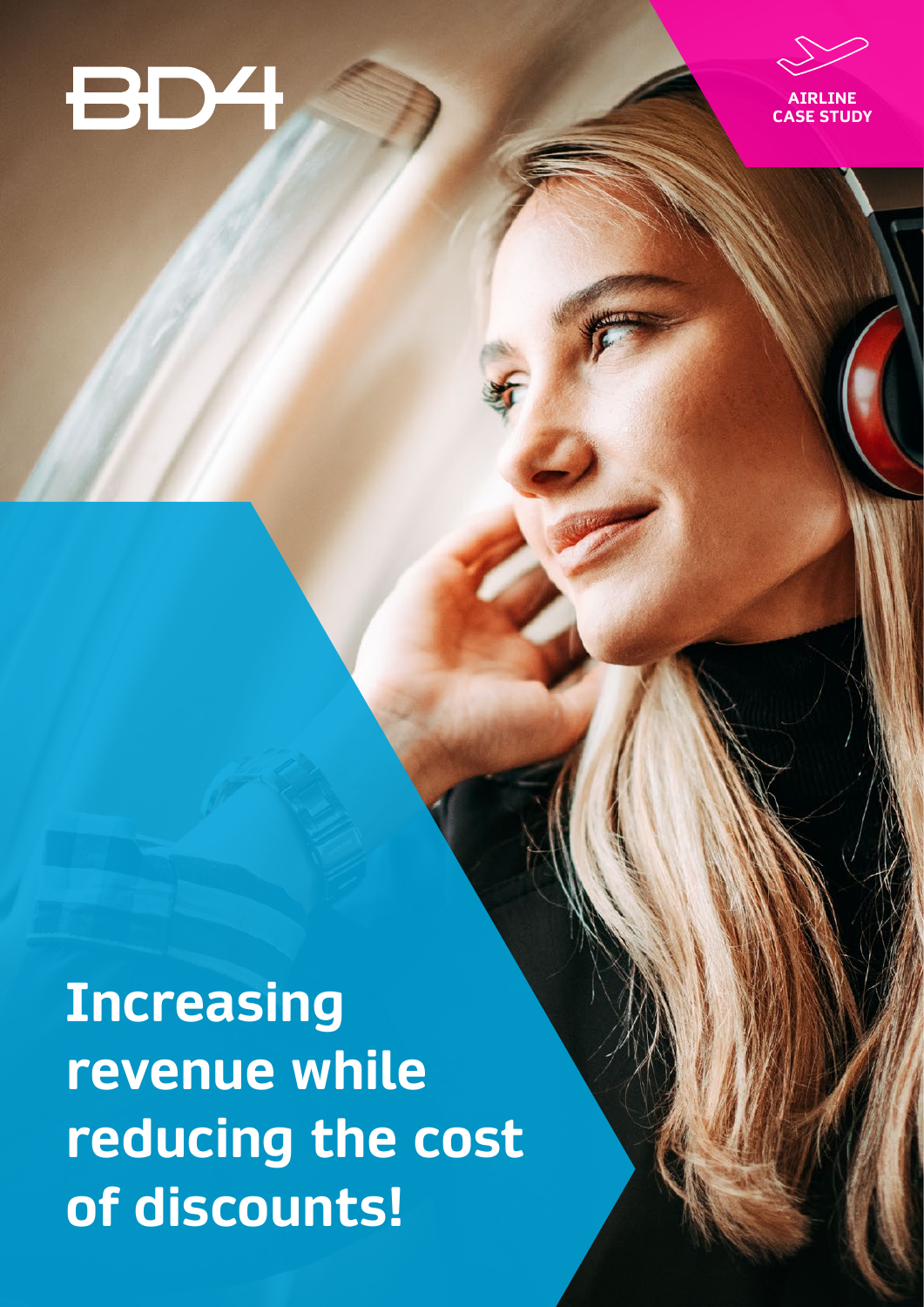

## **BD4 helped an international airline drive improved revenue for a much lower cost of vouchers by using AI-driven intelligent individual profiling.**

## **Situation**

A leading airline wanted to improve the performance of its digital sales to maximize revenue from existing visitors. An obvious way to do this is using incentives. However, these risk diluting revenue wheresome passengers would buy tickets anyway. In most cases this means that an unquantifiable number of vouchers are used when customers would complete transactions regardless. So BD4 was enlisted to drive higher revenue for the lowest possible cost of vouchers.

## **Digital sales challenges**

Airlines have traditionally segmented digital audiences with business rules. If clients fulfill certain criteria or act in a given way, they would be targeted as part of a segment, offered vouchers or an incentive to book. When this occurs at a segment level there is inevitable wastage. The benefits of any uplift are therefore diminished if the number of vouchers results in unnecessary dilution. But measuring this is hard!

Segments are made up of a wide variety of individuals with different motivations. There is an understandable fear among Revenue Management Executives that if discounts are made available to adhere to a set of rules, these can be learned and "gamed" by customers to trigger unnecessary incentives.

So the challenge was set: is there a way to use individual profiling and machine learning to target incentives more efficiently, achieving the goals of e-commerce (higher conversion) while avoiding revenue dilution.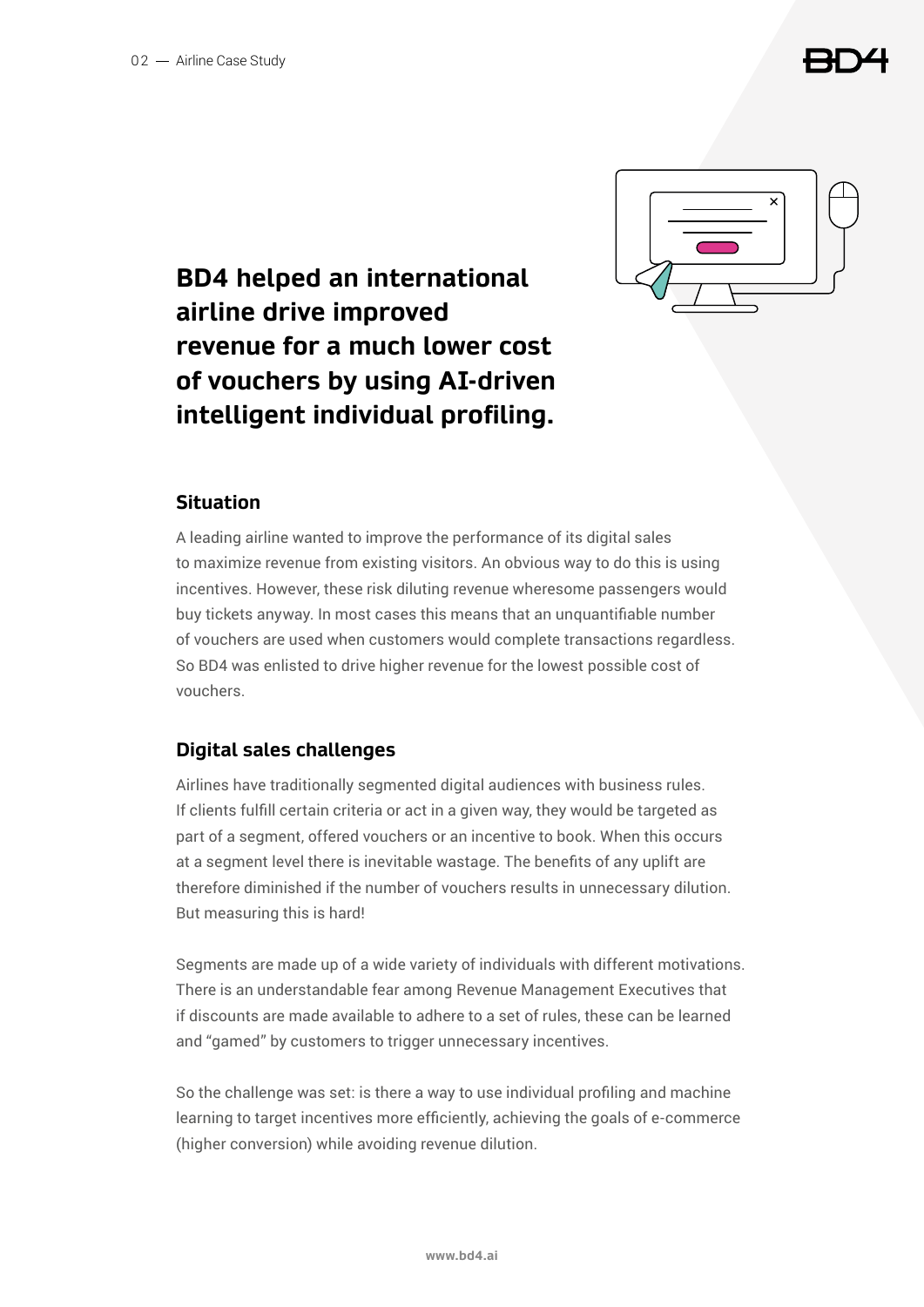#### **Human touch e-commerce**

The airline worked with BD4 to implement its personalization platform for a customer-centric approach, utilizing real-time customer-level signals in the user journey to respond automatically to shopping behaviors. In this use case, the airline sought ways of proving that individual-level modeling and real-time intervention could contribute to the following:

- ¬ **Increase revenue per user**
- ¬ **Minimize churn**
- ¬ **Reduce retail friction**
- ¬ **Avoid unnecessary discounting**
- ¬ **Ensure effective allocation of incentive funds and optimize budgets**

It is self-evident that rule-based segmentation is a blunt tool. Yet certain criteria need to be followed in order to support the overall commercial strategy of the business. Traditional exit layer methodologies rely on triggers and segmentation to deliver an action such as a voucher.

However, it takes a long time to learn whether this is successful and multiple airlines have reflected that there is little evidence that the conversion benefits of vouchers provided in this way override the dilution impact. This can cause tension between digital teams and those responsible for measures such as RPK (Revenue Passenger Kilometers) or yield metrics.

This is where a fresh approach combining detailed profiling and the creation of models such as Price Sensitivity, Churn Risk and Voucher Impact can create more precise interventions.

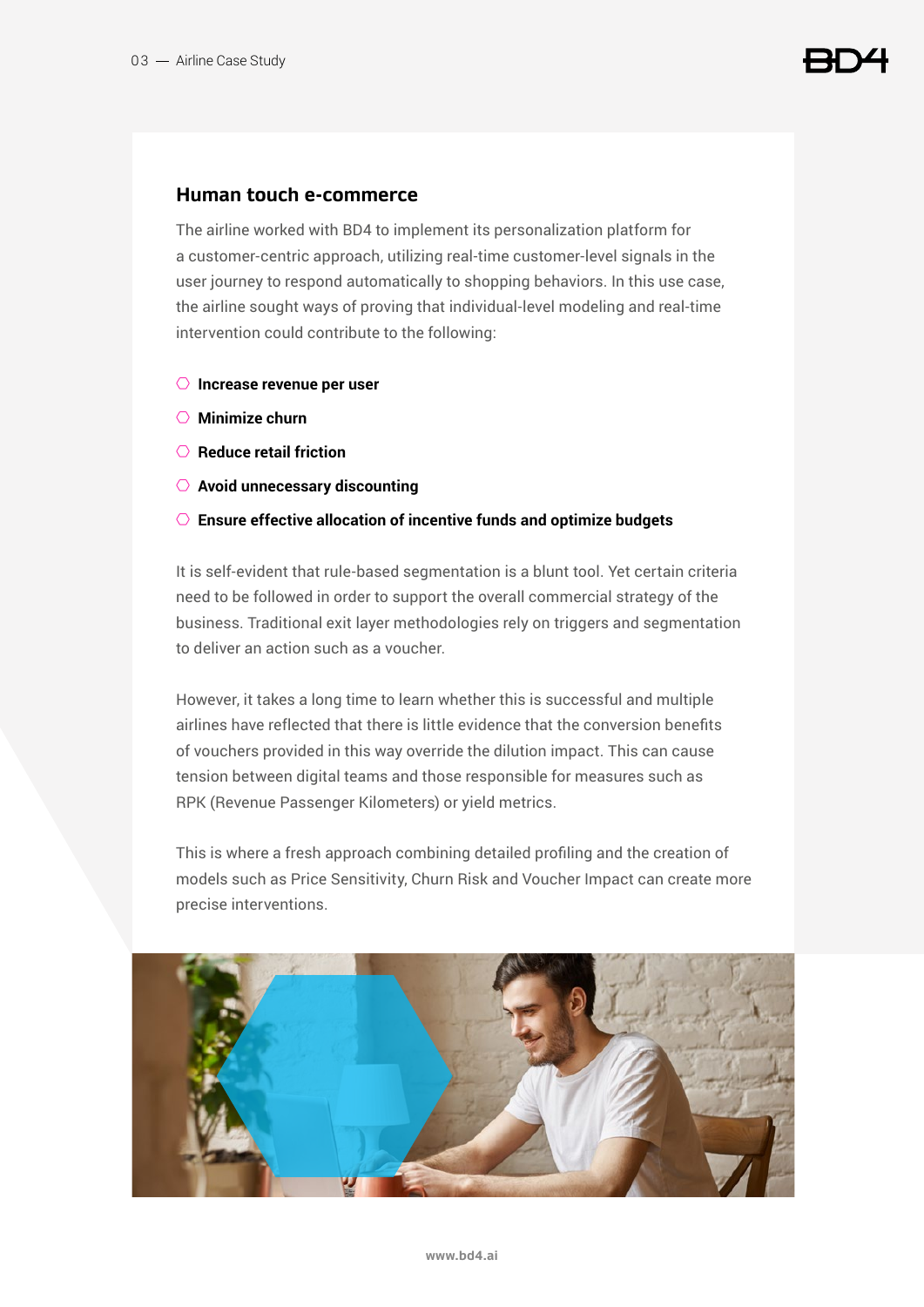## **BD4's AI-driven personalization platform**

provides a deep real-time understanding and connection with customers, allowing an airline's channels to present individually tailored messages to relevant customer profiles at the most appropriate stage of the booking process.

## **Deploying automated AI**

Typically airlines experiment with a set of segment-driven approaches modeled against a control group. BD4 worked with the airline to develop a set of real-time models that made behavior much more transparent including:



### **Segments of individuals**

The audience was divided to include a control group to be monitored while building a precise audience that was suitable for vouchers and creating models which allowed BD4's platform to understand the behaviour of those clients who use vouchers.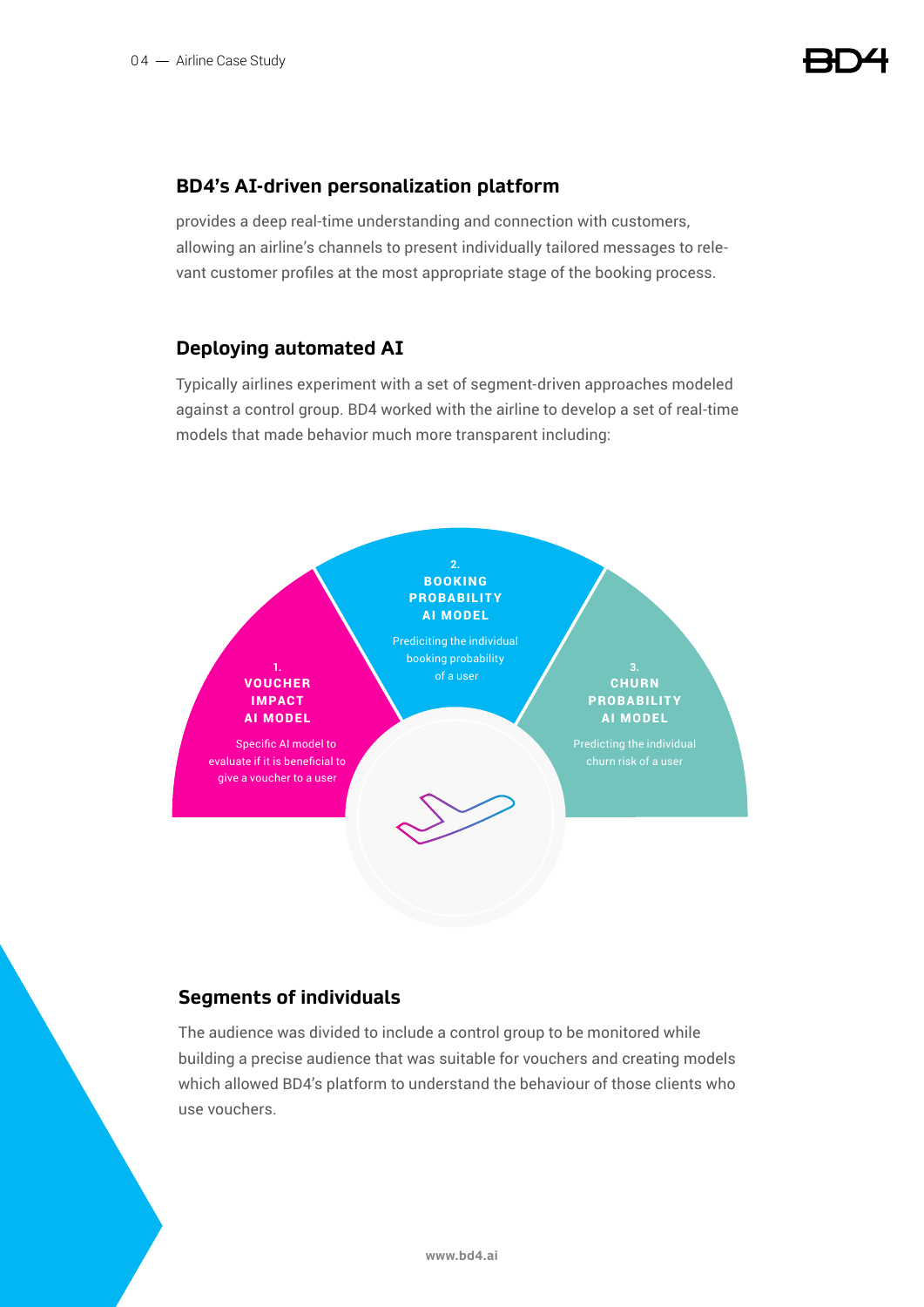To evaluate the effect of those models, multiple tests were carried out which enabled transparency and control:

1 2

#### LEARNING PERIOD

The audience was profiled and modeled to enable a wide range of use cases. Individual level understanding and visualization was enabled. The airline could »see« their customers behaviours and experiences for the first time. During this time a range of classifiers were trained.

#### **TRAINING PERIOD:**

Once the audience was profiled a specific Voucher Classifier was trained, revealing the probability of which individuals would buy and which would not in order to target vouchers at only those who would not buy a ticket without them.

# 3 4

#### **TEST AND CONTROL PERIOD:**

The various classifiers were orchestrated to deliver statistically significant results that showed a sustainable revenue uplift and also enabled the team to understand how much money was saved compared to creating an uplift in a more traditional way – with rules driven segments.

#### BUSINESS AS USUAL:

Once the benefits of the approach were established, it became possible to utilize multiple voucher types as one of many additional use cases tailored to each individual by the AI-driven profiling approach.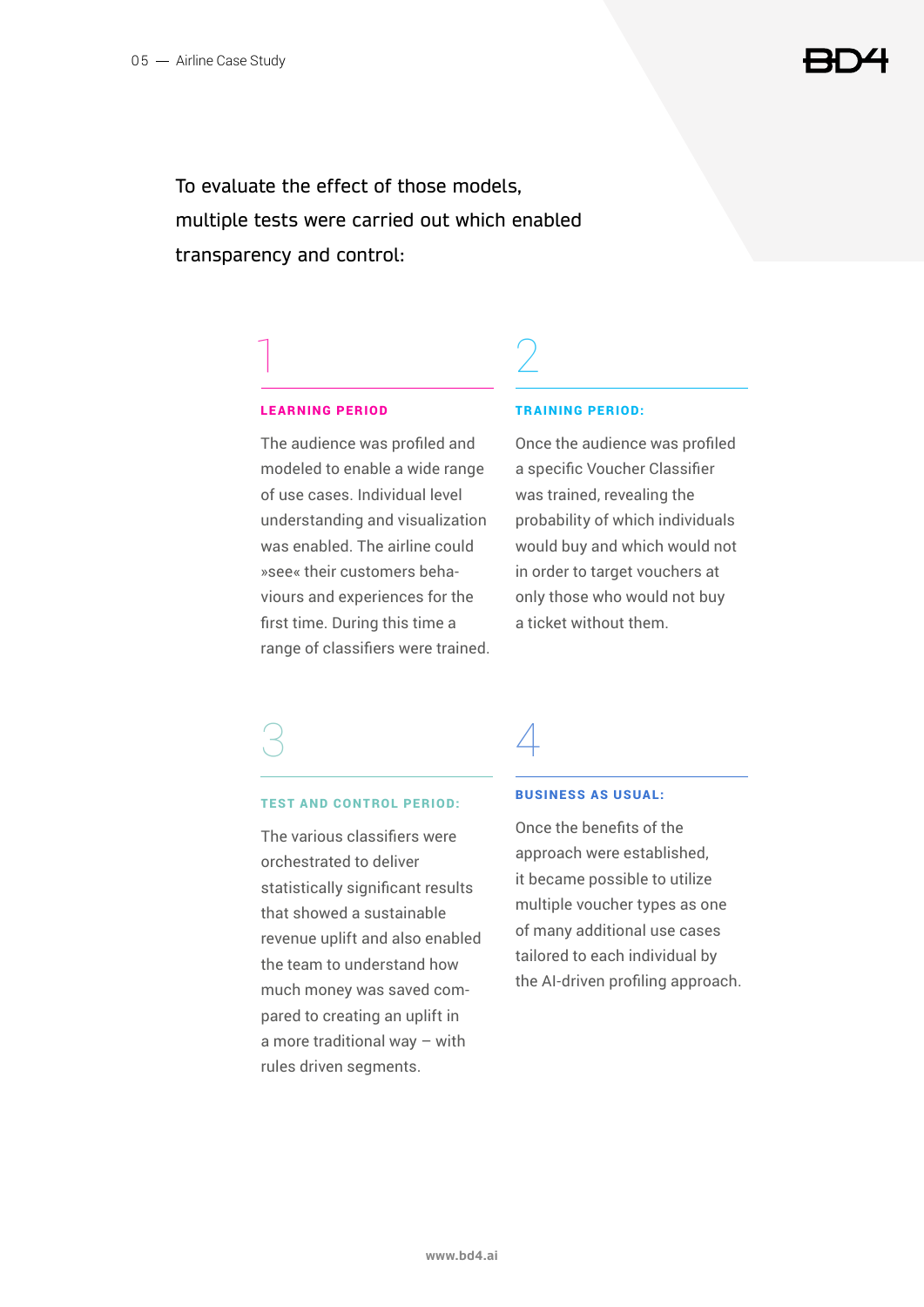## **The results**

During the period of the test it was established that **a significant uplift in revenue per user was achieved** (between 3 and 6% depending on seasonality and time).

In order to get that level of result using a traditional distribution of vouchers would have cost **more than \$1M USD over 10 months** – a figure that translates directly to the bottom line. Thus the airline had both a higher revenue per customer and a lower cost to achieve it. Further, the airline had a leading edge approach for ongoing experimentation and delivery at the level of the individual.

In the course of the experiment, the growing amount of user-data collected and processed enabled the evolution of the AI/ML capabilities – which continually delivered incremental monthly revenue growth to the airline involved.

Extrapolated to 100% traffic over the course of a year this single use-case would have generated **double-digit Million USD incremental revenue** for the airline. And all for a fraction of the normal cost of such an incentive campaign.

Comparing this with the full cost of the BD4 platform, this individual use-case not only pays for itself but delivers a very significant return on spend (> 8 times).

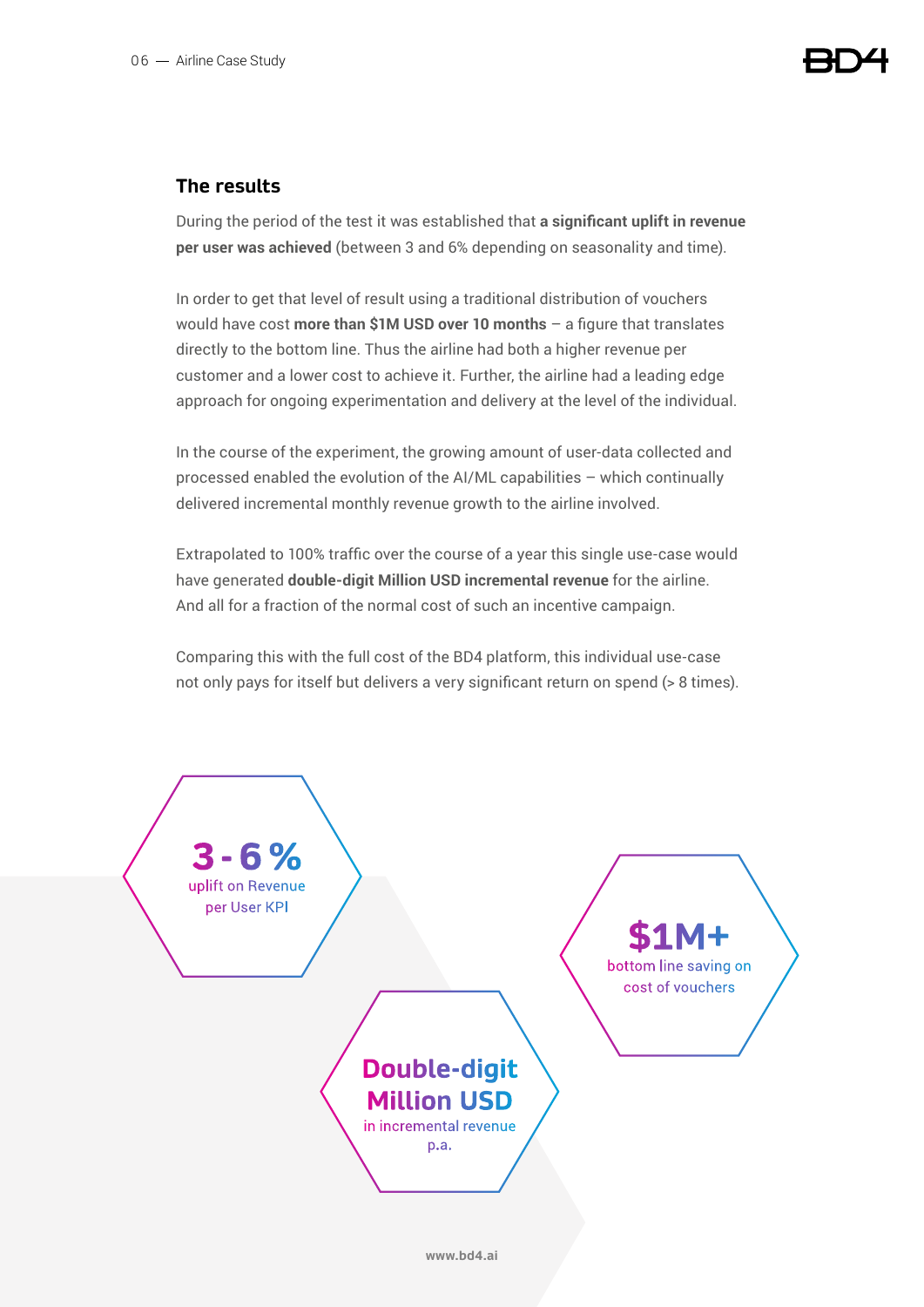

## **Expanding digital empathy**

Multiple airlines, including this one, are moving forward with a whole new set of experiments and interventions made possible by this unique approach. The different stages of the digital buying journey enable a multitude of use-cases to connect with customers on a personal level.

Working at an individual level also allows airlines to solve challenges in the shopping process by presenting products and offers that resonate best with customers on a one-to-one human-level.

**With BD4's platform, airlines have the capability to deploy multiple personalized interventions simultaneously to their entire audience, with the customer experiencing seamless online experiences which are inferred from their detailed, modeled preferences.**